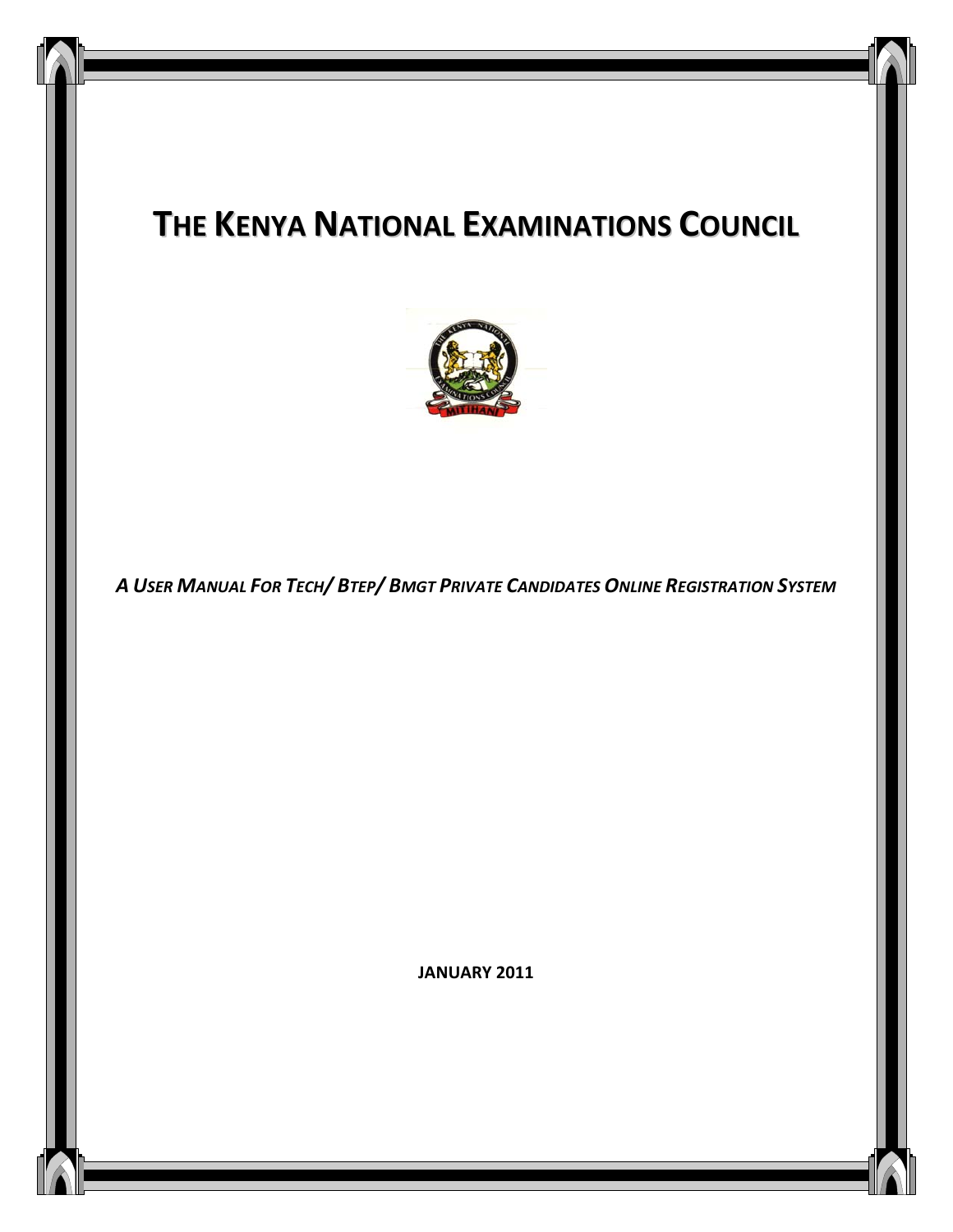# **Table of Contents**

| 3.1.    |  |
|---------|--|
| 3.2.    |  |
| 3.3.    |  |
| 3.4.    |  |
|         |  |
| 4.1.    |  |
| 4.2.    |  |
|         |  |
| 5.1.    |  |
| 5.2.    |  |
|         |  |
| $6.1$ . |  |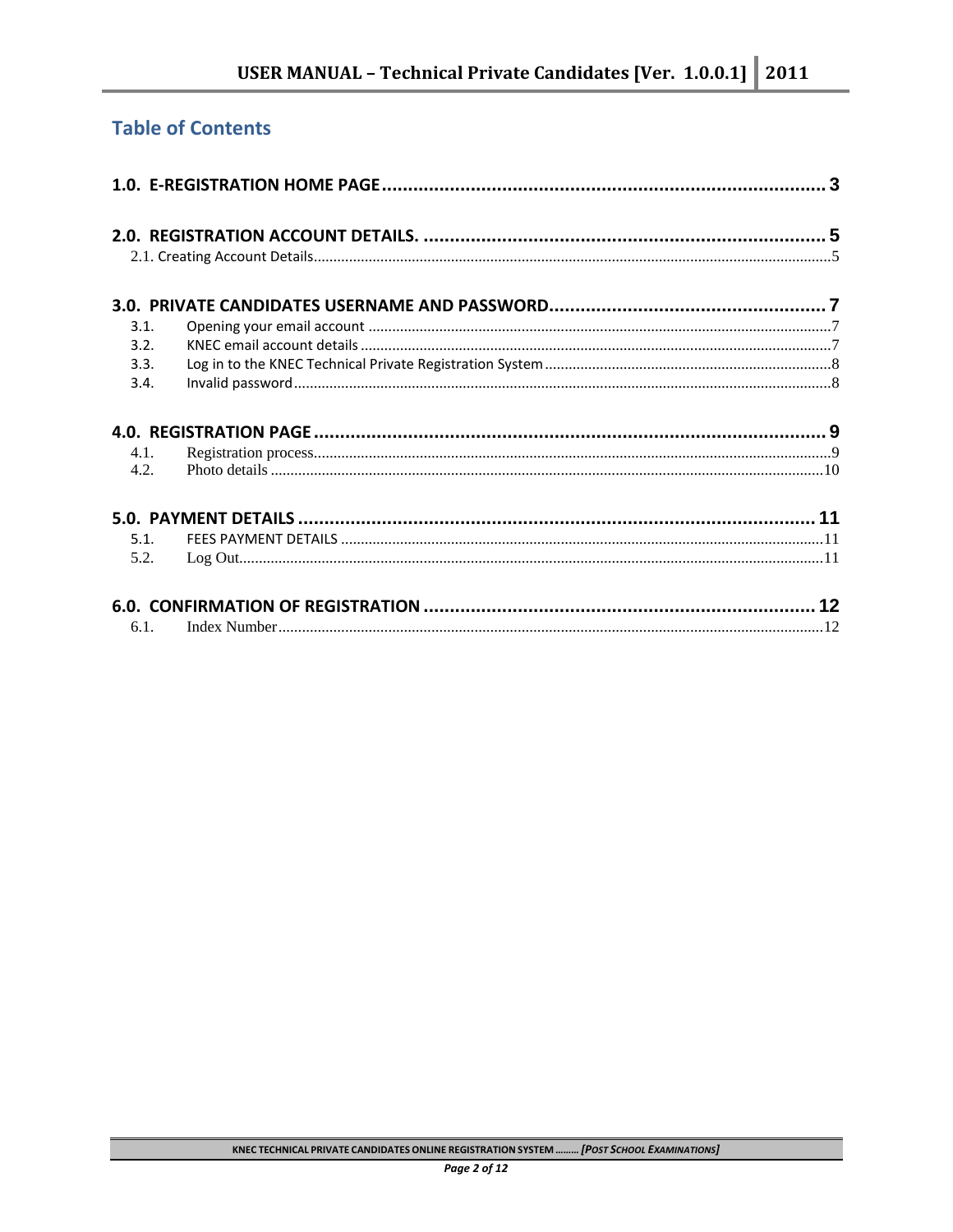#### **1.0. E‐Registration Home Page**

1. Using the URL *registration.knec.ac.ke/online-tech/* on the address bar as shown below. Microsoft Exchange - Outlook Web Access - Mozilla Firefox



2. The follwing Home Page window will then appear then click on the Private-Online-Registration Button.

| Institutional-Online-Registration<br>e-Registration Home                                                                                                                                                                                                                                                                                                                                                                                                                                                                                                            | The Kenya National Examinations Council<br><b>Private-Online-Registration</b>                                                                        |
|---------------------------------------------------------------------------------------------------------------------------------------------------------------------------------------------------------------------------------------------------------------------------------------------------------------------------------------------------------------------------------------------------------------------------------------------------------------------------------------------------------------------------------------------------------------------|------------------------------------------------------------------------------------------------------------------------------------------------------|
| <b>Online Registration:</b>                                                                                                                                                                                                                                                                                                                                                                                                                                                                                                                                         |                                                                                                                                                      |
| Private Online registration is available 24 hours a day, 7 days a week during the established registration period(s) for your examinations programme.<br>Before you register as a Private Candidate, see Registration Circulars <i>[PDF</i> ] to find out which examinations are being offered on specific dates.<br>Download the Online Registration Quick Start Guide (PDF) for step-by step instructions on how to register as a Private candidate.<br>Online Private Registration System New Users                                                              | Online Private Registration System Existing Users                                                                                                    |
| When you access the Kenya National Examinations Council online Private<br>registration system for the first time, you will be required to create your<br>Personal Account. You must create Personal Account in the Private online<br>registration system; this is where you will register your Personal details. To<br>establish an account, you will need to provide your:<br>• 1.Your FullName<br>• 2. National Identification Number<br>• 3. Birth Certificate Number<br>• 4.Examination Centre<br>● 5.Postal Address<br>• 6.Email Address<br>• 7. Mobile Number | For existing system users, login with your username and password below.<br>Name of examination: TECHNICAL<br>Log In<br>Email:<br>Password:<br>Log In |
| After Creating your account you will recieve official Communication from<br>Kenya National Examinations Council help desk to start registering yourself as<br>a candidate.<br>Click here to create your Online account                                                                                                                                                                                                                                                                                                                                              |                                                                                                                                                      |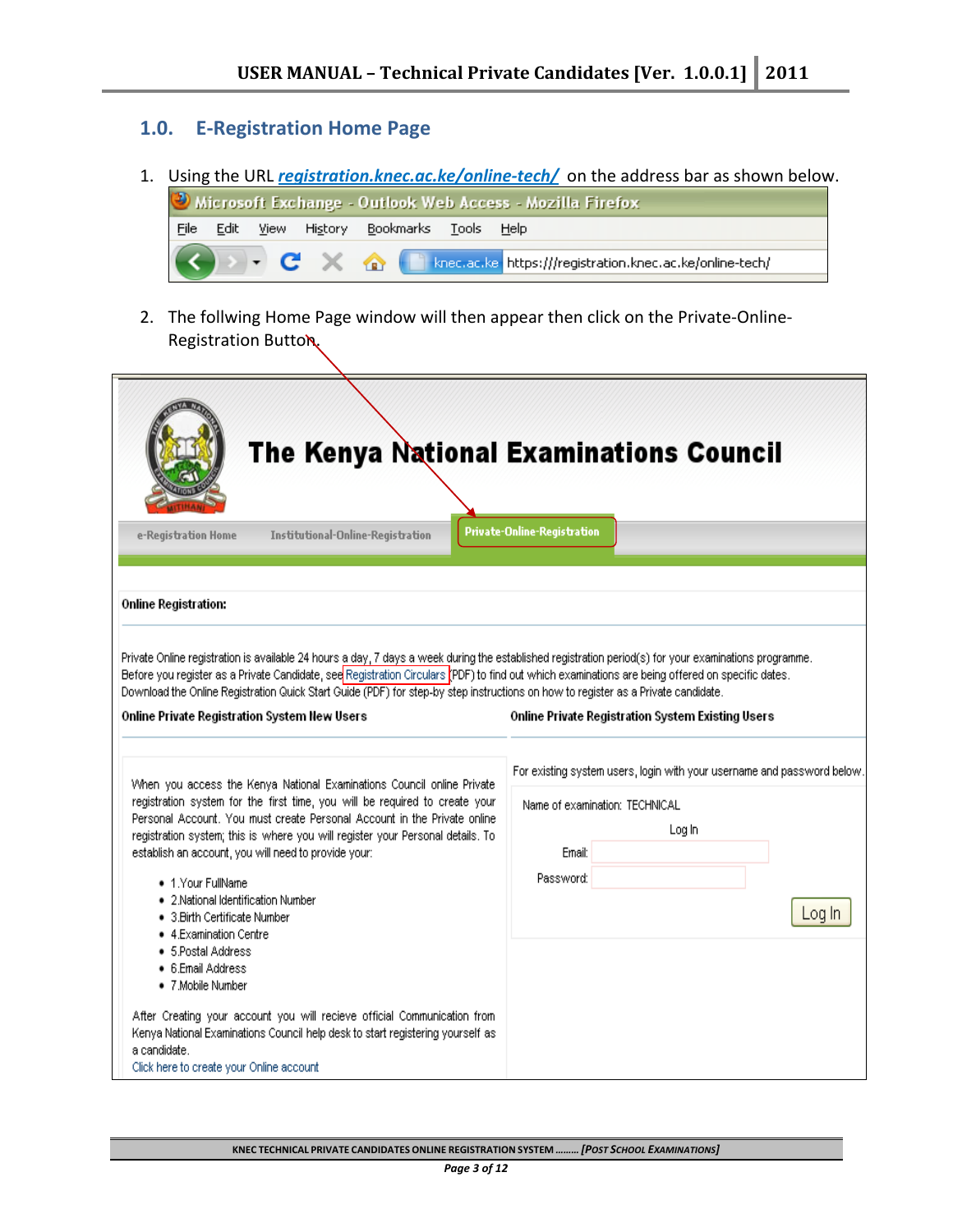| The Kenya National Examinations Council                                                                                                                                                                                                                                                                                                                                                                                                                                                                                                                                                                                                                                                                                                                                                                           |                                                                                                                                                          |  |  |  |  |  |
|-------------------------------------------------------------------------------------------------------------------------------------------------------------------------------------------------------------------------------------------------------------------------------------------------------------------------------------------------------------------------------------------------------------------------------------------------------------------------------------------------------------------------------------------------------------------------------------------------------------------------------------------------------------------------------------------------------------------------------------------------------------------------------------------------------------------|----------------------------------------------------------------------------------------------------------------------------------------------------------|--|--|--|--|--|
| Institutional-Online-Registration<br>e-Registration Home                                                                                                                                                                                                                                                                                                                                                                                                                                                                                                                                                                                                                                                                                                                                                          | Private-Online-Registration                                                                                                                              |  |  |  |  |  |
| 1<br><b>Online Registration:</b><br>Private Online registration is available 24 hours a day 7 days a week during the established registration period(s) for your examinations programme.<br>Before you register as a Private Candidate, see Registration Circulars (PDF) to find out which examinations are being offered on specific dates.<br>Download the Online Registration Quick Start Guide (PDF) for step-by step instructions on how to register as a Private candidate.<br>Online Private Registration System New Users                                                                                                                                                                                                                                                                                 | Online Private Registration System Existing Users                                                                                                        |  |  |  |  |  |
| When you access the Kenya National Examinations Council online Private<br>registration system for the first time, you will be required to create your<br>Personal Account. You must create Personal Account in the Private online<br>registration system; this is where you will register your Personal details. To<br>establish an account, you will need to provide your:<br>• 1. Your FullName<br>· 2.National Identification Number<br>• 3. Birth Certificate Number<br>$\bullet$ 4.Examination Centre<br>● 5.Postal Address<br>● 6.Email Address<br>• 7. Mobile Number<br>After Creating your account you will recieve official Communication from<br>Kenya National Examinations Council help desk to start registering yourself as<br><u>a candidate.</u><br>2<br>Click here to create your Online account | For existing system users, login with your username and password below<br>Name of examination: TECHNICAL<br>Log In<br>Email:<br>Password:<br>Log In<br>3 |  |  |  |  |  |

- 3. Click Registration Circulars (1) above to download any necessary information you may require. For instance fees payment details.
- 4. Click 2 above (*Click here to create your Online account*) to create your online account. A popup window will appear as shown below and it requires filling in the details step by step.
- 5. The login box (3) will be used to log in and register the candidate details after being issued with a password as the candidate completes creating account details.

**KNEC TECHNICAL PRIVATE CANDIDATES ONLINE REGISTRATION SYSTEM** *……… [POST SCHOOL EXAMINATIONS]*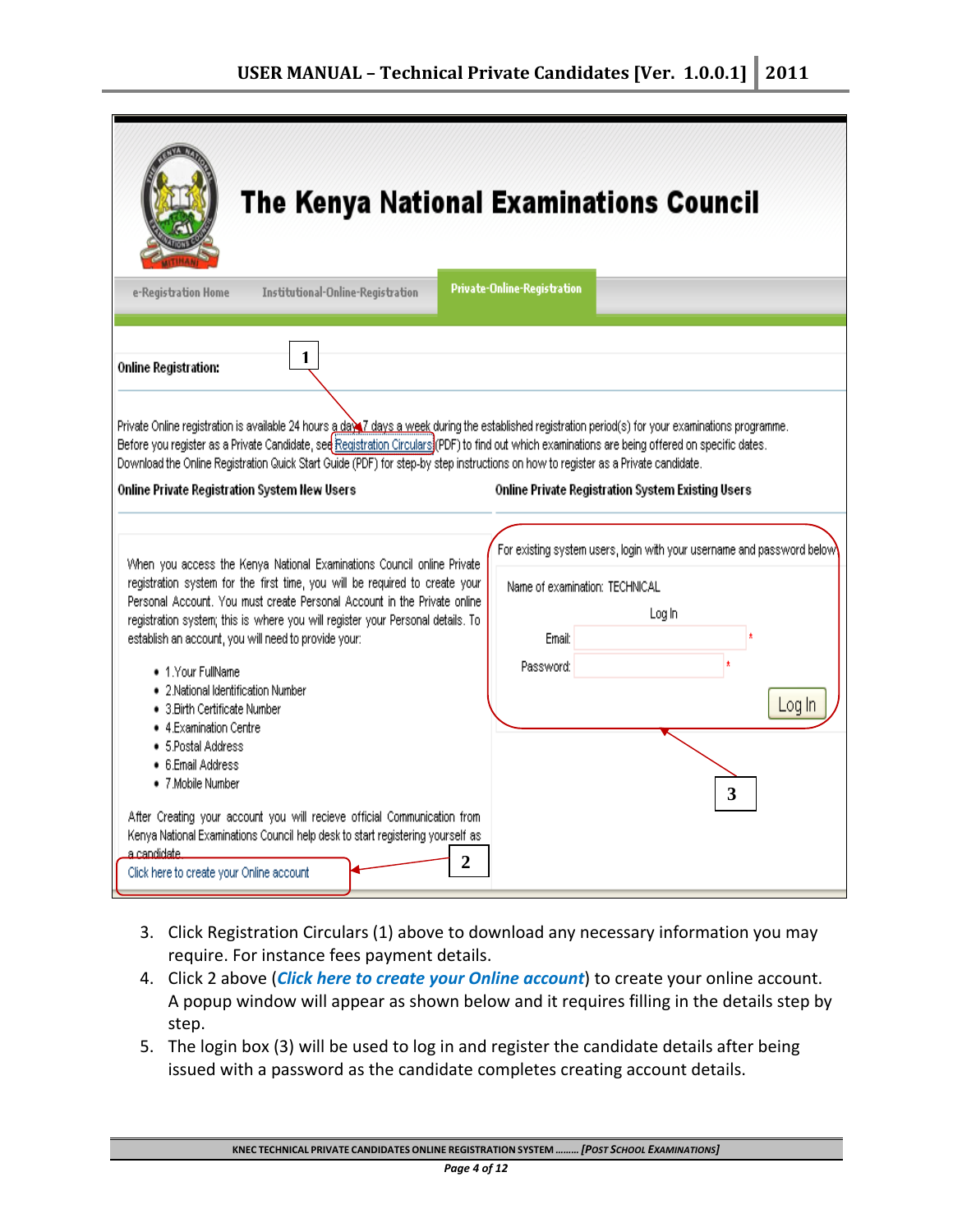# **2.0. Registration account Details.**

- 1. Give correct details especially **Full Name** as it will appear on registration.
- 2. Full name including spaces between them should not exceed twenty‐five (25) characters. For example: **MARGRET MWENDE JOHN**
- 3. **The region** is in reference to the examintion centre the candidate will seat the exam and hence select the specific private centre.
- 4. **Mobile number** should also be correct for ease of communication if need be and finaly, the email address should be a valid one since the username and password will be send on the same address. This will enable the candidate log in and register for the exam.

# **2.1. Creating Account Details**

| <b>COUNCIL</b>                                  | VENYA NATIONAL EXAMINATIONS COUNCIL - Mozilla Firefox                                                        |                |                                         |       |                                                                     |
|-------------------------------------------------|--------------------------------------------------------------------------------------------------------------|----------------|-----------------------------------------|-------|---------------------------------------------------------------------|
| Help<br>Tools                                   | http://registration.knec.ac.ke/online-tech/PrivateRegistrationNew.aspx                                       |                |                                         |       |                                                                     |
| ttp://registration<br>est Headlines             | The fields marked (*) are mandatory. Provide required details to proceed with registration.<br>Full Name:(*) |                |                                         |       |                                                                     |
| Go *<br>0<br>弄                                  | National ID:(*)                                                                                              |                |                                         |       | Lea<br><u>reel moyies</u>                                           |
|                                                 | Region:(*)                                                                                                   |                | NORTH EASTERN                           |       |                                                                     |
|                                                 | Examination Centre:(*)                                                                                       |                | UASIN GISHU PRIVATE<br>KAKAMEGA PRIVATE |       |                                                                     |
|                                                 |                                                                                                              |                |                                         |       | <b>Council</b>                                                      |
|                                                 | Birth Certificate No.:(*)                                                                                    |                |                                         |       |                                                                     |
| e-Registra                                      | Gender:(*)                                                                                                   | $\bigcup$ Male | <b>O</b> Female                         |       |                                                                     |
|                                                 | Mobile Number : (*)                                                                                          |                |                                         |       |                                                                     |
| <b>Online Regis</b>                             | Email Address:(*)                                                                                            |                |                                         |       |                                                                     |
| Private Online<br>Before you re<br>Download the | Postal Address :(*)                                                                                          |                |                                         |       | ur examinations programme.<br>fered on specific dates.<br>andidate. |
| <b>Online Privat</b>                            |                                                                                                              |                | Submit                                  | Close | em Existing Users                                                   |
|                                                 |                                                                                                              |                |                                         |       |                                                                     |
|                                                 | The Popup window                                                                                             |                |                                         |       |                                                                     |

5. The given example below will guide the candidate to fill in the required details.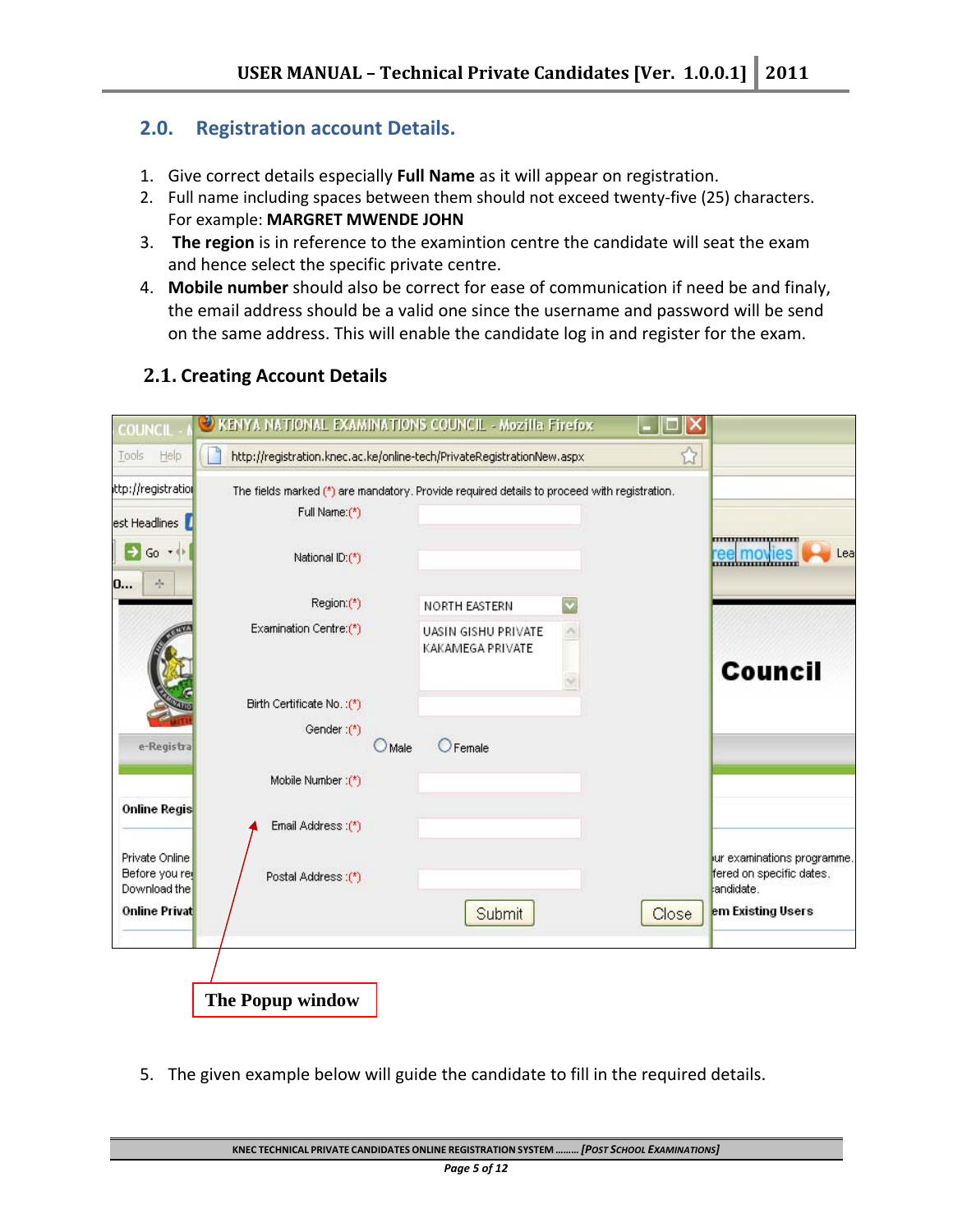# **USER MANUAL – Technical Private Candidates [Ver. 1.0.0.1] 2011**

|                                                                                                                               | KENYA NATIONAL EXAMINATIONS COUNCIL - Mozilla Firefox<br>œ             |        |                                                                                                  |       |  |
|-------------------------------------------------------------------------------------------------------------------------------|------------------------------------------------------------------------|--------|--------------------------------------------------------------------------------------------------|-------|--|
|                                                                                                                               | http://registration.knec.ac.ke/online-tech/PrivateRegistrationNew.aspx |        |                                                                                                  |       |  |
| e-Registration Home<br>Institution                                                                                            |                                                                        |        | The fields marked (*) are mandatory. Provide required details to proceed with registration.      |       |  |
|                                                                                                                               | Full Name:(*)                                                          |        |                                                                                                  |       |  |
| <b>Online Registration:</b>                                                                                                   |                                                                        |        | MARGRET MWENDE JOHN                                                                              |       |  |
|                                                                                                                               | National ID:(*)                                                        |        | 34344444                                                                                         |       |  |
| Private Online registration is available 24 hd<br>Before you register as a Private Candidate                                  |                                                                        |        |                                                                                                  |       |  |
| Download the Online Registration Quick Sta                                                                                    | Region (*)                                                             |        | NAIROBI                                                                                          |       |  |
| Online Private Registration System Ne                                                                                         | Examination Centre:(*)                                                 |        | MAKINI COLLEGEPRIVATE<br>COMPUTER TRAINING CEN<br><b>NAIROBI PRIVATE I</b><br>NAIROBI PRIVATE II |       |  |
| When you access the Kenya National<br>registration system for the first time,                                                 | Birth Certificate No.:(*)                                              |        | 5667788999                                                                                       |       |  |
| Personal Account. You must create Pe<br>registration system; this is where you \<br>establish an account, you will need to pr | Gender:(*)                                                             | ) Male | $\odot$ Female                                                                                   |       |  |
| • 1.Your FullName                                                                                                             | Mobile Number (*)                                                      |        | 0733234567                                                                                       |       |  |
| • 2.National Identification Number<br>• 3. Birth Certificate Number<br>• 4.Examination Centre<br>• 5 Postal Address           | Email Address (*)                                                      |        | margretJohn@yahoo.com                                                                            |       |  |
| • 6.Email Address<br>• 7. Mobile Number                                                                                       | Postal Address :(*)                                                    |        | 00200-56808                                                                                      |       |  |
| After Creating your account you will<br>Kenya National Examinations Council help                                              |                                                                        |        | Submit                                                                                           | Close |  |
| a candidate.<br>Click here to create your Online account                                                                      | Done                                                                   |        |                                                                                                  |       |  |

- 6. Click the submit button after confirming that the details are correct.
- 7. The message below will be generated to confirm submission of details

Your account credentials have been sent to Your Email (margretjohn@yahoo.com) Kindly check on your Mail Inbox/Spam to continue with registration. Thank you

- 8. Having given entered the correct email address, open the email to access the password that will be used to log into the registration system. *A registration manual* will also be attached to the email to guide candidates on how to go step by step on the registration process.
- 9. NB: This account can only be created once hence submitting the same details to the same email account will generate a message that 'User Email Already Exist!'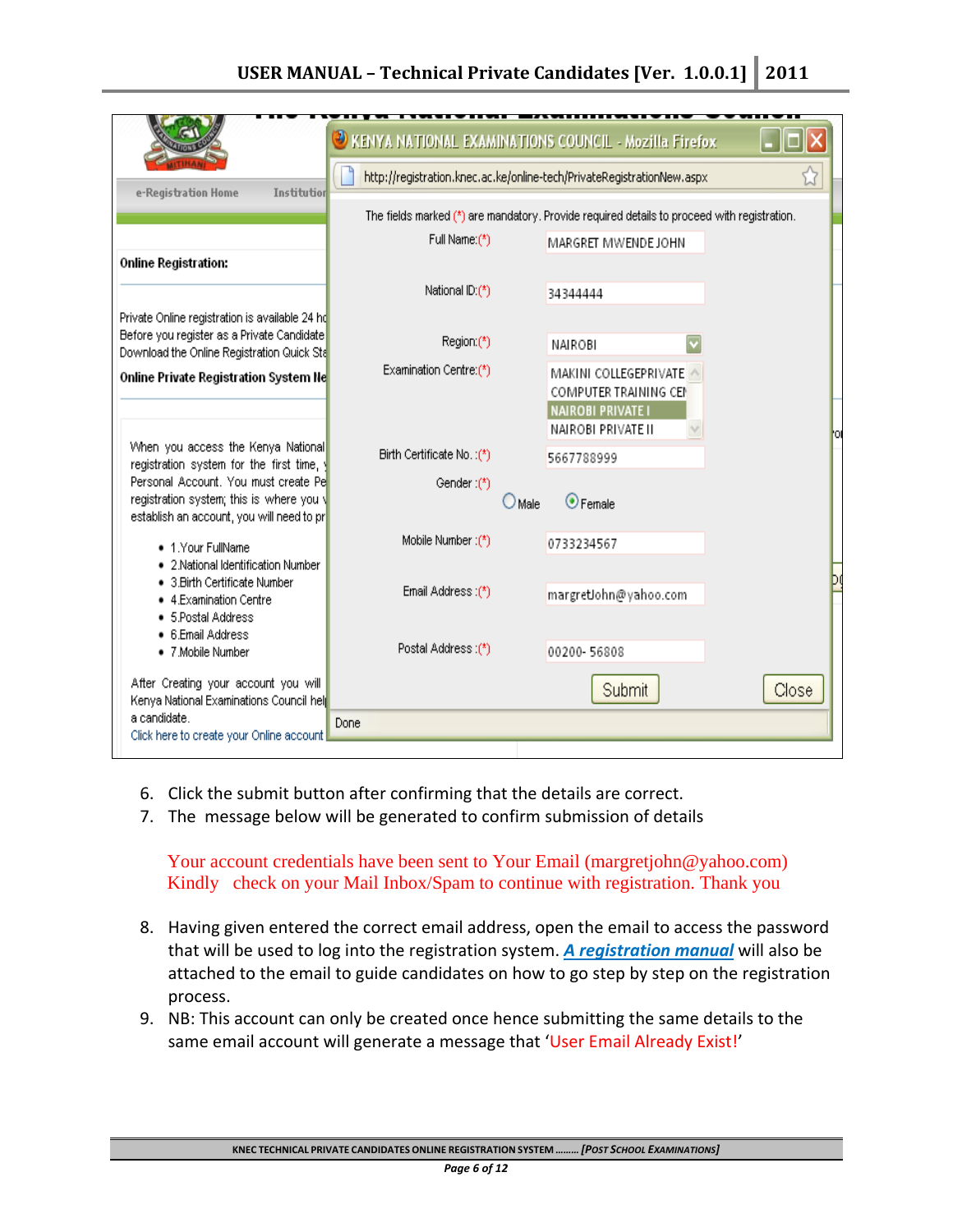# **3.0. Private Candidates Username and password**

#### **3.1. Opening your email account**

- 1. Open your email account as usual (NB: the one used to register account details).
- 2. Check your inbox/ Spam and open the KNEC email sent as shown below.
- 3. Open the mail epssupport@knec.ac.ke No Reply-KNEC CENTRE ACCOUNT to view the KNEC email account details in  $3.2$  below.

| <b>YAHOO!</b> MAIL Hi Margret       |                   | $\bigoplus$ Busy $-$ Sign Out                  |                                                                                                  |                                                        |
|-------------------------------------|-------------------|------------------------------------------------|--------------------------------------------------------------------------------------------------|--------------------------------------------------------|
| $New -$<br>Check Mail               | <b>What's New</b> | <b>Inbox</b> 7238 emails                       | $\blacksquare$ olevialunneborg17 $\times$<br>×                                                   | suefremont238<br>×                                     |
| Q Search Mail<br>Go                 | Delete            | Reply /<br>Forward<br>Spam                     | Actions ▼<br>Move ▼                                                                              |                                                        |
| Take a break<br>& play a game!      | 0                 | From<br>opoouppongujuroolo <mark>l</mark> eno- | Subject<br>THE TREPT THREY VERTICE MY VISH<br>epssupport@knec.ac.ke No Reply-KNEC CENTRE ACCOUNT | Date<br>$1720, 1.101$ m<br>YYUU.<br>Wed 1/26, 12:42 PM |
| <b>Inbox</b>                        |                   | <b>Bonfire Sales</b>                           | Bonfire Adventures Valentine's Weekend Geta Wed 1/26, 9:43 AM                                    |                                                        |
| M<br>Drafts $(42)$<br>$\equiv$ Sent |                   | Facebook                                       | Martha Mukulu tagged a photo of you on Faceb Wed 1/26, 9:37 AM                                   |                                                        |
| $\bullet$ Spam (95)<br>Empty        |                   | Nicest Person Contest                          | Urgent, Free Chips in Big City Bingo                                                             | Wed 1/26, 9:04 AM                                      |
| Trash<br>Empty                      |                   | Facebook                                       | "Everyday I will make an effort to do God's Will: Wed 1/26, 1:22 AM                              |                                                        |

## **3.2. KNEC email account details**

| From:                                                 | EPS SUPPORT- KENYA NATIONAL EXAMINTIONS COUNCIL                                                                                                                                                                  |  |  |  |  |  |  |
|-------------------------------------------------------|------------------------------------------------------------------------------------------------------------------------------------------------------------------------------------------------------------------|--|--|--|--|--|--|
| To:                                                   | Margret M. John                                                                                                                                                                                                  |  |  |  |  |  |  |
| Cc:                                                   |                                                                                                                                                                                                                  |  |  |  |  |  |  |
|                                                       | Subject: No Reply- KNEC CENTRE ACCOUNT                                                                                                                                                                           |  |  |  |  |  |  |
|                                                       | FregistrationUser Manual.doc (2024KB)                                                                                                                                                                            |  |  |  |  |  |  |
|                                                       | Good Morning MARGRET MWENDE JOHN                                                                                                                                                                                 |  |  |  |  |  |  |
|                                                       | Congratulation!. Thank you for registering with Knec e-Registration application.<br>This is no-reply email.<br>Your details are as follows                                                                       |  |  |  |  |  |  |
|                                                       | Username: margretjohn @yahoo.com    Password: etqxoZt1<br><u>----------------------</u> -                                                                                                                        |  |  |  |  |  |  |
| Regards,                                              | Download Registration Quick Guide attached on this email and follow this link<br>(http://registration.knec.ac.ke/online\tech) to log with the username and the<br>password provided to start registering online. |  |  |  |  |  |  |
|                                                       |                                                                                                                                                                                                                  |  |  |  |  |  |  |
|                                                       | KNEC ICT support Team<br>The Kenya National Examinations Council                                                                                                                                                 |  |  |  |  |  |  |
| P. O. Box 73598 00200<br><b>NB</b> : Take note of the |                                                                                                                                                                                                                  |  |  |  |  |  |  |
| Nairobi, Kenya<br><b>Username and password</b>        |                                                                                                                                                                                                                  |  |  |  |  |  |  |
| Tel:+254 020 246919/020 247204                        |                                                                                                                                                                                                                  |  |  |  |  |  |  |
|                                                       | highlighted.<br>Fax: +254 020 226032                                                                                                                                                                             |  |  |  |  |  |  |
| Email: info@knec.ac.ke                                |                                                                                                                                                                                                                  |  |  |  |  |  |  |
|                                                       | Website: www.examscouncil.or.ke                                                                                                                                                                                  |  |  |  |  |  |  |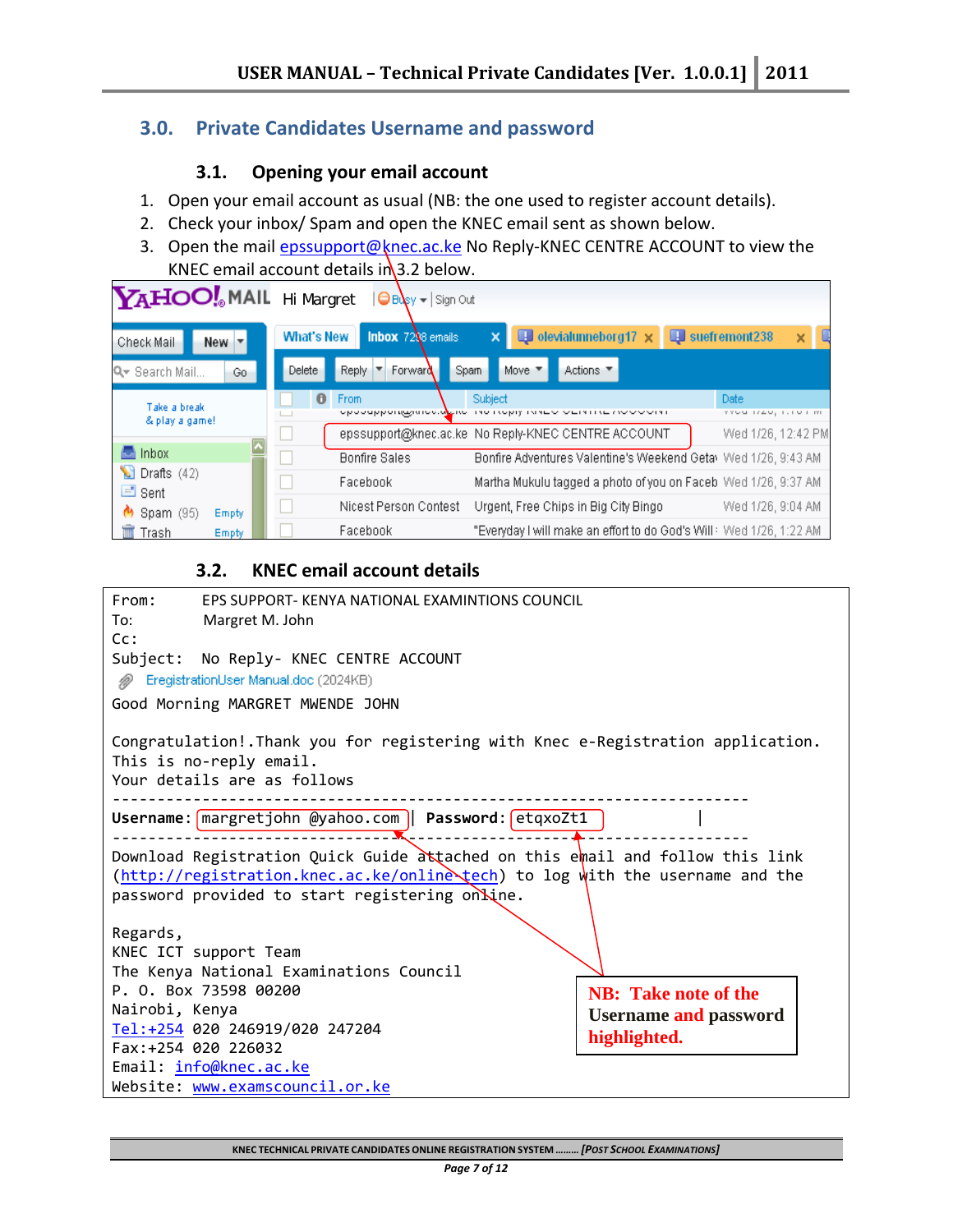#### **3.3. Log in to the KNEC Technical Private Registration System**

- 1. Using the link (http://registration.knec.ac.ke/online-tech) once again, enter the email address used to create the account details. i.e. margretjohn @yahoo.com
- 2. Enter the password previously send to your email i.e. **etqxoZt1**. The password is not CASE sensitive. Finally, Click the Log In button.



#### **3.4. Invalid password**

1. Only valid passwords automatically generated by the registration system will be used. Check to ensure correct password is entered otherwise open your mail again to input the correct password. Below is the wrong password input error message.



2. Remember a password is not supposed to be disclosed to a third party for security reasons.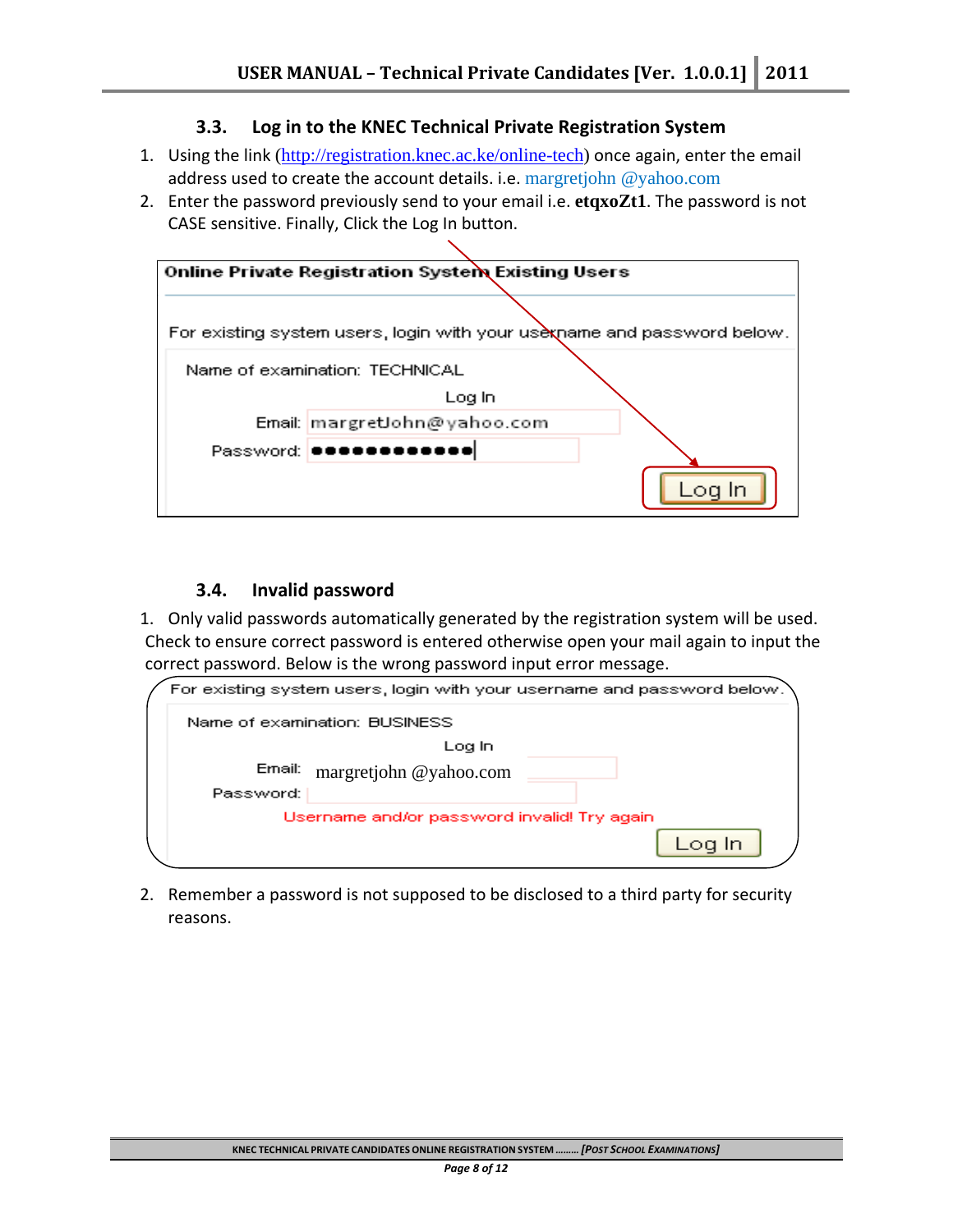## **4.0. Registration Page**

• Successful log in will lead to the opening of the registration page.

#### **Registration page**

| Logged In as             |                                                                                                                                                                                                                                                     |                                                     |              | Search                            | Go      |
|--------------------------|-----------------------------------------------------------------------------------------------------------------------------------------------------------------------------------------------------------------------------------------------------|-----------------------------------------------------|--------------|-----------------------------------|---------|
|                          | The Kenya National Examinations Council                                                                                                                                                                                                             | Private-Online-Registration                         |              |                                   |         |
| e-Registration Home      | Institutional-Online-Registration                                                                                                                                                                                                                   |                                                     |              |                                   |         |
|                          |                                                                                                                                                                                                                                                     |                                                     |              |                                   | Log Out |
| <b>Your Knec Details</b> | Welcome<br><b>MARGRET MWENDE JOHN</b><br>CENTRE: 970101<br>EMAIL:<br>margretj@vahoo.com<br>National ID No.<br>34344444<br>Postal Address: U<br>00200-56808<br>Phone Number:<br>0733234567<br>$C$ ull  <br>Course: -SELECT--<br>Attempt: -- SELECT-- | <b>SAVE</b><br>NAME:<br>INDEX:<br>ID No.<br>COURSE: |              | Browse<br>$\overline{\mathbf{v}}$ |         |
| Papers:                  | $\,<$                                                                                                                                                                                                                                               |                                                     |              |                                   |         |
| KNEC PREVIOUS DETAILS    |                                                                                                                                                                                                                                                     |                                                     |              |                                   |         |
| Pre. Index Number:       |                                                                                                                                                                                                                                                     |                                                     | Pre. Year:   | --SELECT--                        |         |
| Pre. Exam: TECH          |                                                                                                                                                                                                                                                     |                                                     | Pre. Series: | --SELECT--                        |         |
|                          |                                                                                                                                                                                                                                                     | <b>SAVE</b>                                         |              |                                   |         |

#### **4.1. Registration process**

- This page will automatically have some of the details used during the creation of the account details loaded.
- The automatically generated details include;
	- 1. Candidate's Name 2. Centre code
	- 3. Candidate's Email Address 4. The postal address
- -
	- 5. National ID card if provided before. 6. The phone number
- 
- 
- **Confirm the details** and continue with registration step by step if the details are true.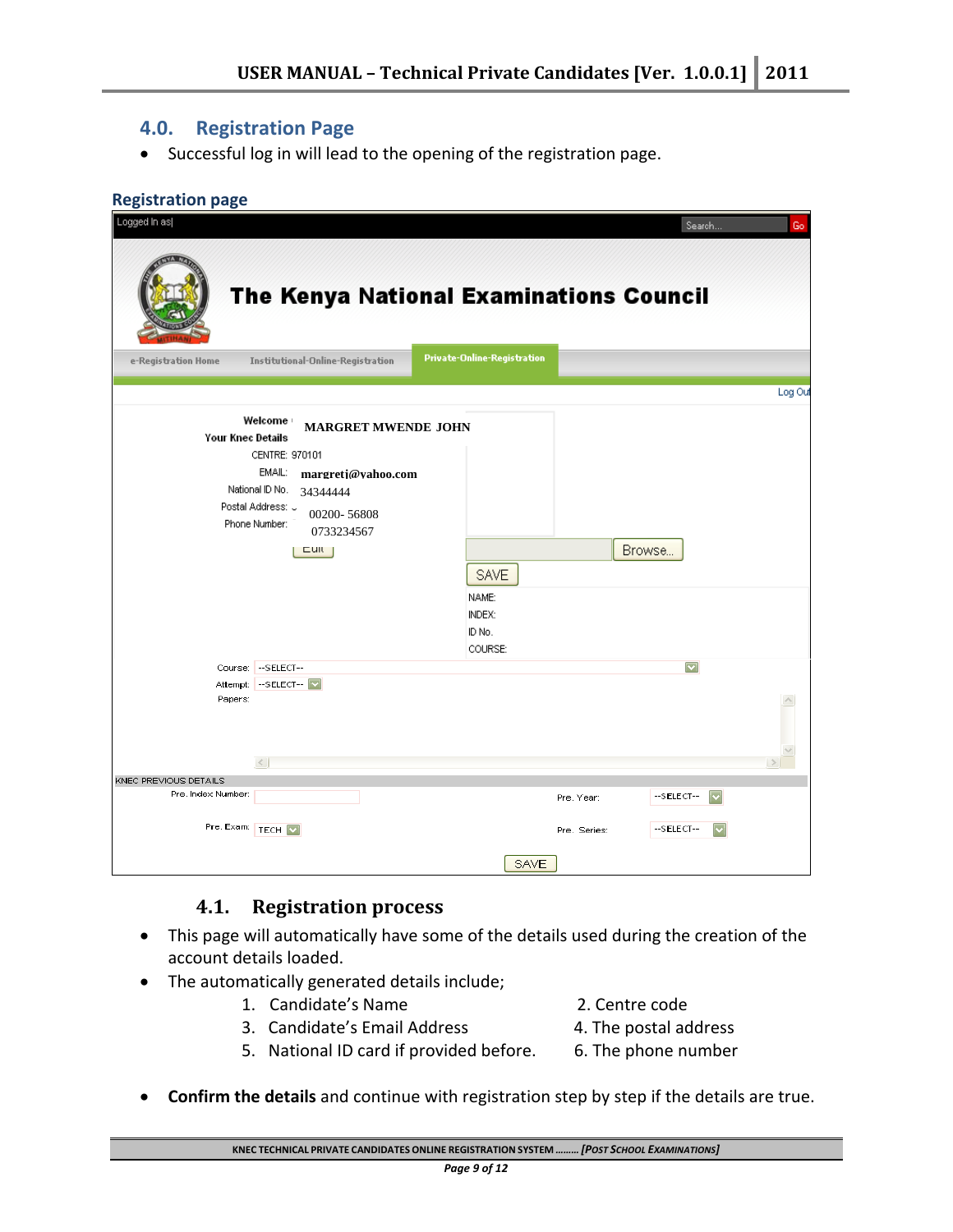# **4.2. Photo details**

- 1. Browse a photo and save using the save button.
- 2. Select/ Input the other details as required correctly; The Course, Attempt if second or third, the paper(s) referred and finally the previous details.

#### **NB:**

 **Filled Registration Page**

- 1. Saving the browsed photo will automatically be generating the photo details below.
- 2. Select the course making sure that it is the correct module then the attempt.
- 3. Depending on the course module, the respective papers under the same will be generated and if all are checked, uncheck those that have already been passed (Check only the referred paper(s) )
- 4. Ensure that all the given details are true including previous exam details before saving.
- 5. Below is an example of a complete registration page details.

| e-Registration Home   |                                                                                                                        | Institutional-Online-Registration                                                              | <b>Private-Online-Registration</b>                         |                                                             |
|-----------------------|------------------------------------------------------------------------------------------------------------------------|------------------------------------------------------------------------------------------------|------------------------------------------------------------|-------------------------------------------------------------|
|                       | Welcome<br><b>Your Knec Details</b><br>CENTRE: 970101<br>EMAIL:<br>National ID No.<br>Postal Address:<br>Phone Number: | <b>MARGRET MWENDE JOHN</b><br>margretj@yahoo.com<br>34344444<br>00200-56808<br>0733234567<br>1 | <b>SAVE</b><br>NAME:<br><b>INDEX:</b><br>ID No.<br>COURSE: | Browse<br>MARGRET MWENDE JOHN<br>970101<br>34344444<br>2209 |
| Course:<br>Attempt:   | SECOND                                                                                                                 | $\overline{\mathbf{v}}$                                                                        | 2209-DIPLOMA IN INFORMATION TECHNOLOGY (MODULE II)         | $\vert \mathbf{v} \vert$                                    |
| Papers:               |                                                                                                                        | 201-SYSTEM ANALYSIS AND DESIGN<br>202-PROGRAMMING I<br>203-PROGRAMMING II                      |                                                            |                                                             |
| KNEC PREVIOUS DETAILS | $\leq$                                                                                                                 |                                                                                                |                                                            |                                                             |
|                       |                                                                                                                        | Pre. Index Number: 701202010<br>Pre. Exam:   TECH                                              |                                                            | Pre. Year:<br>2009<br>Pre. Series:<br>i july                |
| $\overline{2}$        |                                                                                                                        | <b>SAVE</b>                                                                                    |                                                            |                                                             |

- **Save button**  $\begin{bmatrix} (1) T_0 \end{bmatrix}$  (1) to save the browsed photo, click on this button.
- **Save button**  $\vert$  (2) To save the registration details finally.

**KNEC TECHNICAL PRIVATE CANDIDATES ONLINE REGISTRATION SYSTEM** *……… [POST SCHOOL EXAMINATIONS]*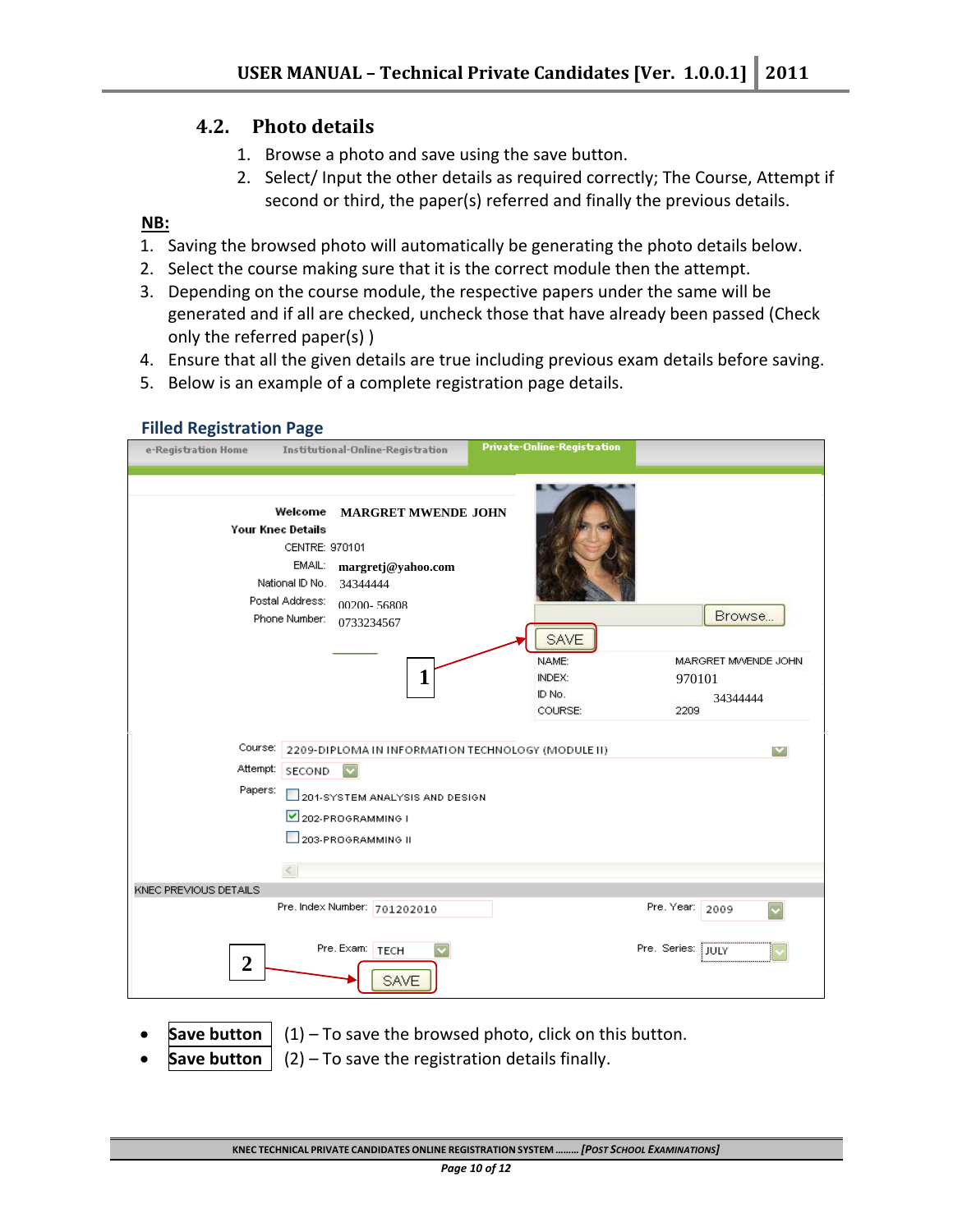### **5.0. Payment Details**

**NB: NOTE THAT YOUR REGISTRATION IS NOT COMPLETE TILL YOU PAY THE APPROPRIATE FEE(S).**

#### **5.1. FEES PAYMENT DETAILS**

• Download the fees payment/ reconciliation form from the Registration circulars on the online registration homepage

| The Kenya National Examinations Council                                                                                                                                                                                                                                                                                                                                                                                                                                                              |                                                                                                                                                                                             |  |  |  |  |  |
|------------------------------------------------------------------------------------------------------------------------------------------------------------------------------------------------------------------------------------------------------------------------------------------------------------------------------------------------------------------------------------------------------------------------------------------------------------------------------------------------------|---------------------------------------------------------------------------------------------------------------------------------------------------------------------------------------------|--|--|--|--|--|
| Institutional-Online-Registration<br>e-Registration Home                                                                                                                                                                                                                                                                                                                                                                                                                                             | <b>Private-Online-Registration</b>                                                                                                                                                          |  |  |  |  |  |
|                                                                                                                                                                                                                                                                                                                                                                                                                                                                                                      |                                                                                                                                                                                             |  |  |  |  |  |
| <b>Online Registration:</b>                                                                                                                                                                                                                                                                                                                                                                                                                                                                          |                                                                                                                                                                                             |  |  |  |  |  |
| Private Online registration is available 24 hours a day, 7 days a week during the established registration period(s) for your examinations programme.<br>Before you register as a Private Candidate, see Registration Circulars (PDF) to find out which examinations are being offered on specific dates.<br>Download the Online Registration Quick Start Guide (PDF) for step-by Rep instructions on how to register as a Private candidate.<br><b>Online Private Registration System New Users</b> | Online Private Registration System Existing Users                                                                                                                                           |  |  |  |  |  |
| When you access the Kenya National Examinations Council online Private<br>registration system for the first time, you will be required to create your<br>Personal Account. You must create Personal Account in the Private online<br>registration system; this is where you will register your Personal details. To<br>establish an account, you will need to provide your:<br>• 1. Your FullName<br>• 2.National Identification Number                                                              | Por existing system users, login with your username and password below<br>Name of examination: BUSINESS<br>Log In<br>Ernail:<br>Password:                                                   |  |  |  |  |  |
| • 3. Birth Certificate Number<br>• 4.Examination Centre<br>• 5.Postal Address<br>• 6.Email Address<br>• 7 Mobile Number<br>After Creating your account you will recieve official Communication from<br>Kenya National Examinations Council help desk to start registering yourself as<br>a candidate.<br>Click here to create your Online account                                                                                                                                                    | Log In<br>Click to select the circular on fees<br>payment details in reference to the<br>course, paper $(s)$ and level as well as<br>other important registration<br>information materials. |  |  |  |  |  |

- From the payment details, pay for the number of papers as registered in reference to the level; Craft, Diploma or Higher Diploma.
- After paying the total fees, the banking slip is taken to KNEC offices Industrial area / PDE's offices as it will be advised. KNEC officers will verify and input the details of the Banking slip. A receipt of Registration payment will be issued to the candidate.

## **5.2. Log Out**

To log out of the E‐Registration System, click on the *Log Out* link on the top right corner located on each page. After successful *log out,* the system returns you to the log in page.